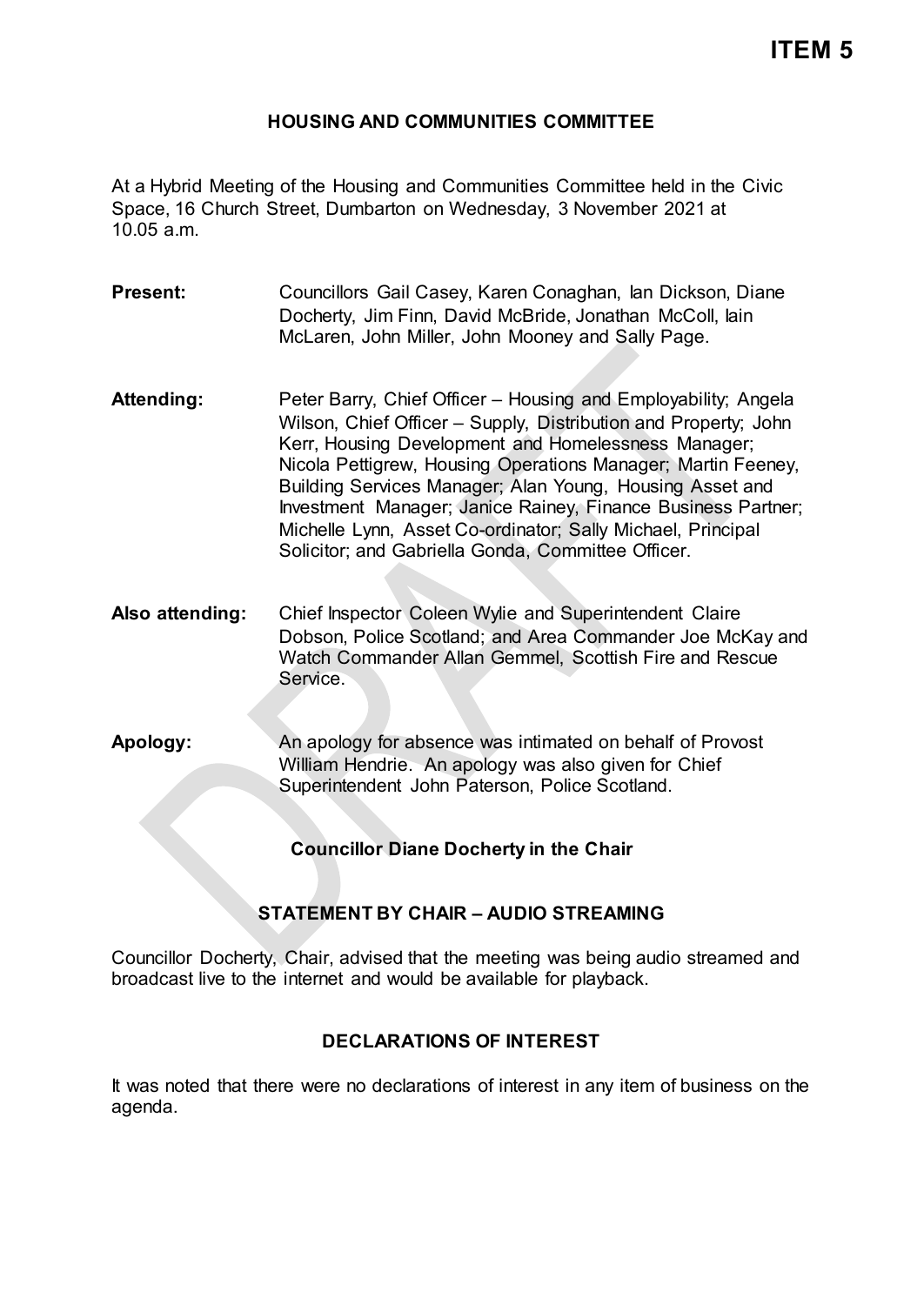### **RECORDING OF VOTES**

The Committee agreed that all votes taken during the meeting would be done by roll call vote to ensure an accurate record.

# **MINUTES OF PREVIOUS MEETING**

The Minutes of Meeting of the Housing and Communities Committee held on 1 September 2021 were submitted and approved as a correct record.

# **OPEN FORUM**

The Committee noted that no open forum questions have been submitted by members of the public.

### **MORE HOMES WEST DUNBARTONSHIRE – WEST DUNBARTONSHIRE COUNCIL AFFORDABLE HOUSING SUPPLY DELIVERY PROGRAMME**

A report was submitted by the Chief Officer – Housing and Employability providing an update on progress with West Dunbartonshire's More Homes Programme which oversees the delivery of the Council's new home programme.

After discussion and having heard the Chief Officer – Housing and Employability in further explanation and in answer to Members' questions, the Committee agreed:-

- (1) to note the content of the report and the progress made to date in the delivery of the Council's More Homes West Dunbartonshire approach including the practical completion and handover of the full projects at Creveul Court, Aitkenbar, St Andrews and Haldane this year;
- (2) to note the success of the Council's Creveul Court development being shortlisted for the Scottish Housing Awards in the Affordable Housing Development Category as the third national recognition that this exemplar development has received; and
- (3) to note that a refreshed More Home West Dunbartonshire delivery programme will be submitted to the February 2022 meeting of the Housing and Communities Committee.

### **MORE HOMES WEST DUNBARTONSHIRE STRATEGIC HOUSING INVESTMENT PLAN 2022/23 TO 2026/27 UPDATE REPORT**

A report was submitted by the Chief Officer – Housing and Employability seeking approval for the More Homes West Dunbartonshire Strategic Housing Investment Plan (SHIP) for 2022/23 to 2026/67 which requires to be submitted to the Scottish Government.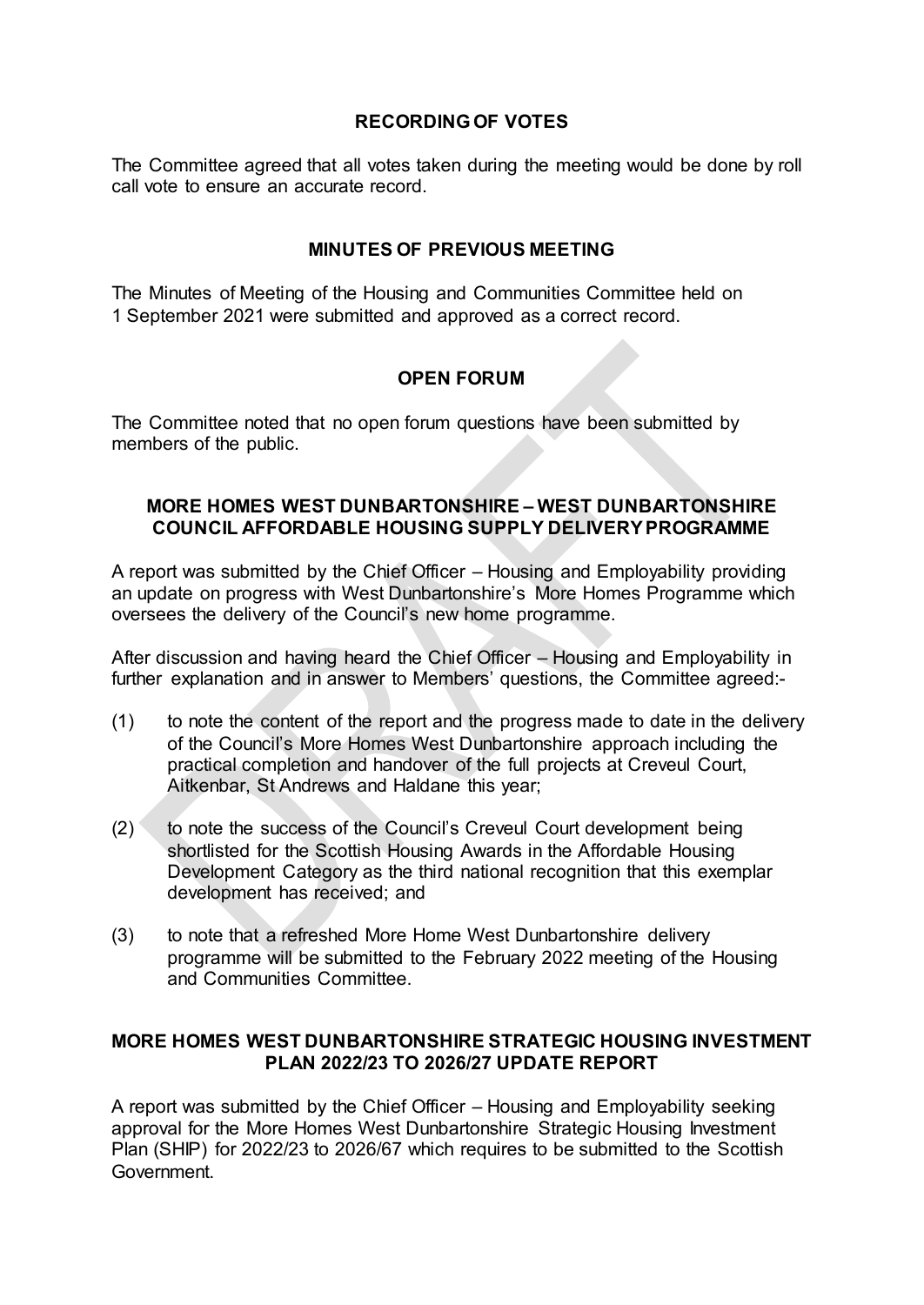After discussion and having heard the Chief Officer – Housing and Employability in further explanation and in answer to Members' questions, the Committee agreed:-

- (1) the draft SHIP 2022/23 to 2026/27 as appended to the report, designed to assist in the delivery of an ambitious programme of new affordable homes as contained in the new West Dunbartonshire Local Housing Strategy 2022-27; and
- (2) to invite the Chief Officer Housing and Employability to fully implement the investment plan in partnership with relevant stakeholders, notably the Scottish Government.

#### **BETTER HOMES WEST DUNBARTONSHIRE – BRUNSWICK, MONTREAL & QUEBEC HOUSES, CLYDEBANK**

A report was submitted by the Chief Officer – Housing and Employability providing an update on the consultation exercise with tenants of Brunswick, Montreal and Quebec Houses over the future of the three blocks as part of the Council's Better Homes West Dunbartonshire Housing Asset Management Strategy.

After discussion and having heard the Chief Officer – Housing and Employability in further explanation and in answer to Members' questions, the Committee agreed:-

- (1) to note the content of the report and the actions that have been taken to consult with the residents of Brunswick, Montreal and Quebec Houses, North Mountblow, Clydebank;
- (2) to designate all 78 properties within these three blocks as surplus to requirements;
- (3) to invite the Chief Officer Housing and Employability to take the next steps with remaining tenants:-
	- (a) to ensure that all tenants have a live and current housing application and are provided with the necessary priority identification through the Council's Allocation Policy; and
	- (b) to discuss and authorise Home Loss and Disturbance Payments with all tenants;
- (4) to authorise the Chief Officer Housing and Employability to commence the procurement of a demolition contractor at the appropriate time during the rehousing process; and
- (5) to delegate to the Chief Officer Housing and Employability, to investigate options for future use of the land and report back to a future meeting of the Housing and Communities Committee.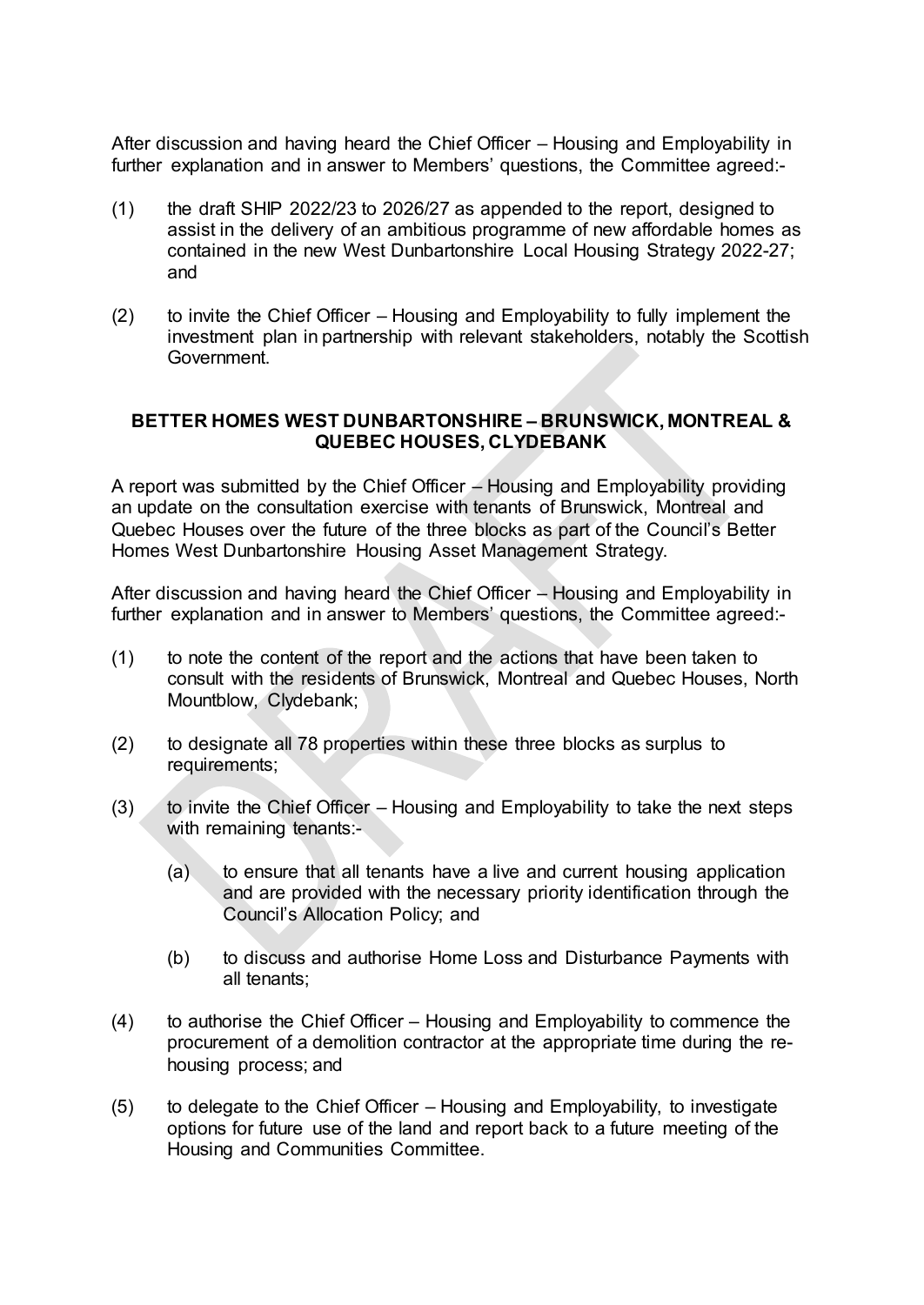#### **HOUSING AND EMPLOYABILITY DELIVERY PLAN 2021/22: MID-YEAR PROGRESS REPORT**

A report was submitted by the Chief Officer – Housing and Employability setting out progress to date in delivery of the actions detailed within the Housing and Employability Delivery Plan 2021/22.

After discussion and having heard the Chief Officer – Housing and Employability in further explanation and in answer to Members' questions, the Committee agreed to note the contents of the report and the progress achieved at mid-year.

### **SCOTTISH SOCIAL HOUSING CHARTER/REGULATION OF SOCIAL HOUSING IN SCOTLAND PROGRESS REPORT**

A report was submitted by the Chief Officer – Housing and Employability providing benchmarking information relating to how the Council has performed against the Scottish Social Housing Charter indicators and updating on how we are meeting the requirements of the Scottish Housing Regulator's Regulatory Framework.

After discussion and having heard the Chief Officer – Housing and Employability in further explanation and in answer to Members' questions, the Committee agreed:-

- (1) to note the contents of the report recognising the impact the Covid-19 pandemic has had on the 2020/21 performance;
- (2) to note that a Charter Improvement Plan had been developed based on a comprehensive assessment of performance and had informed the production and publication of our annual Charter Performance Report;
- (3) to approve our Annual Assurance Statement and for this to be submitted to the Scottish Housing Regulator as per the regulatory requirement;
- (4) to note that a full annual progress report on the Scottish Social Housing Charter would be submitted to the September 2022 meeting of the Housing and Communities Committee; and
- (5) to note that the Council's approach to promoting active tenant scrutiny had been recognised nationally through being nominated in the Excellence in Tenant Scrutiny at the forthcoming Scottish Housing Awards.

#### **WEST DUNBARTONSHIRE DRAFT LOCAL HOUSING STRATEGY 2022-2027**

A report was submitted by the Chief Officer – Housing and Employability seeking approval for the draft Council's new Local Housing Strategy (LHS) for the five year period 2022-2027.

After discussion and having heard the Chief Officer – Housing and Employability in further explanation, the Committee agreed:-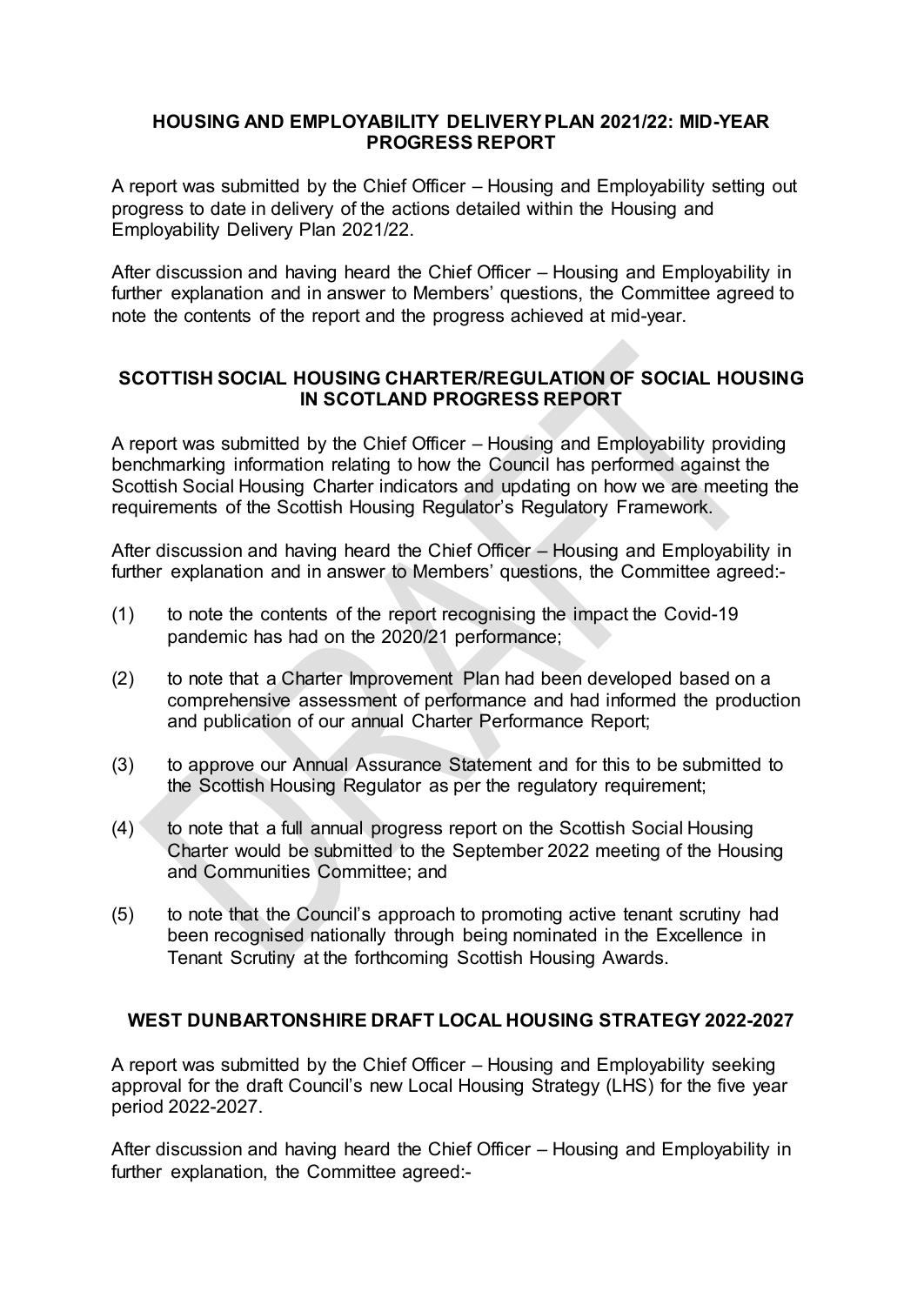- (1) to approve the draft West Dunbartonshire Local Housing Strategy 2022-2027 as appended to the report;
- (2) to invite the Chief Officer Housing and Employability to submit the final draft version to the Scottish Government by the end of November 2021; and
- (3) to note that an update report would be presented to the Housing and Communities Committee at its meeting in February 2022.

### **HOUSING REVENUE ACCOUNT BUDGETARY CONTROL REPORT TO 30 SEPTEMBER 2021 (PERIOD 6)**

A report was submitted by the Chief Officer – Housing and Employability providing an update on the financial performance to 30 September 2021 (Period 6) of the HRA revenue and capital budgets for 2021/22.

After discussion and having heard the Chief Officer – Housing and Employability in further explanation and in answer to Members' questions, the Committee agreed:-

- (1) to note that the revenue analysis showed a projected annual favourable variance of £0.006m; and
- (2) to note the net projected annual position in relation to the capital plan was highlighting an in-year variance of £1.649m which was made up of slippage of £1.999m (4.14%) and overspend of £0.350m (0.72%) as detailed in Appendix 3 to the report.

# **FINANCIAL REPORT 2021/22 AS AT PERIOD 6 (30 SEPTEMBER 2021)**

A report was submitted by the Chief Officer – Housing and Employability providing an update on the financial performance to 30 September 2021 (Period 6) of those services under the auspices of the Housing and Communities Committee.

After discussion and having heard the Chief Officer – Housing and Employability in further explanation and in answer to Members' questions, the Committee agreed:-

- (1) to note the contents of the report which showed the revenue budget forecast to overspend against budget by £0.028m (0.83%) at the year-end, of which £0.039m is COVID-19 related;
- (2) to note the net projected annual position in relation to relevant capital projects which was showing no projected variance; and
- (3) to note the progress on efficiencies incorporated into budgets for 2021/22**.**